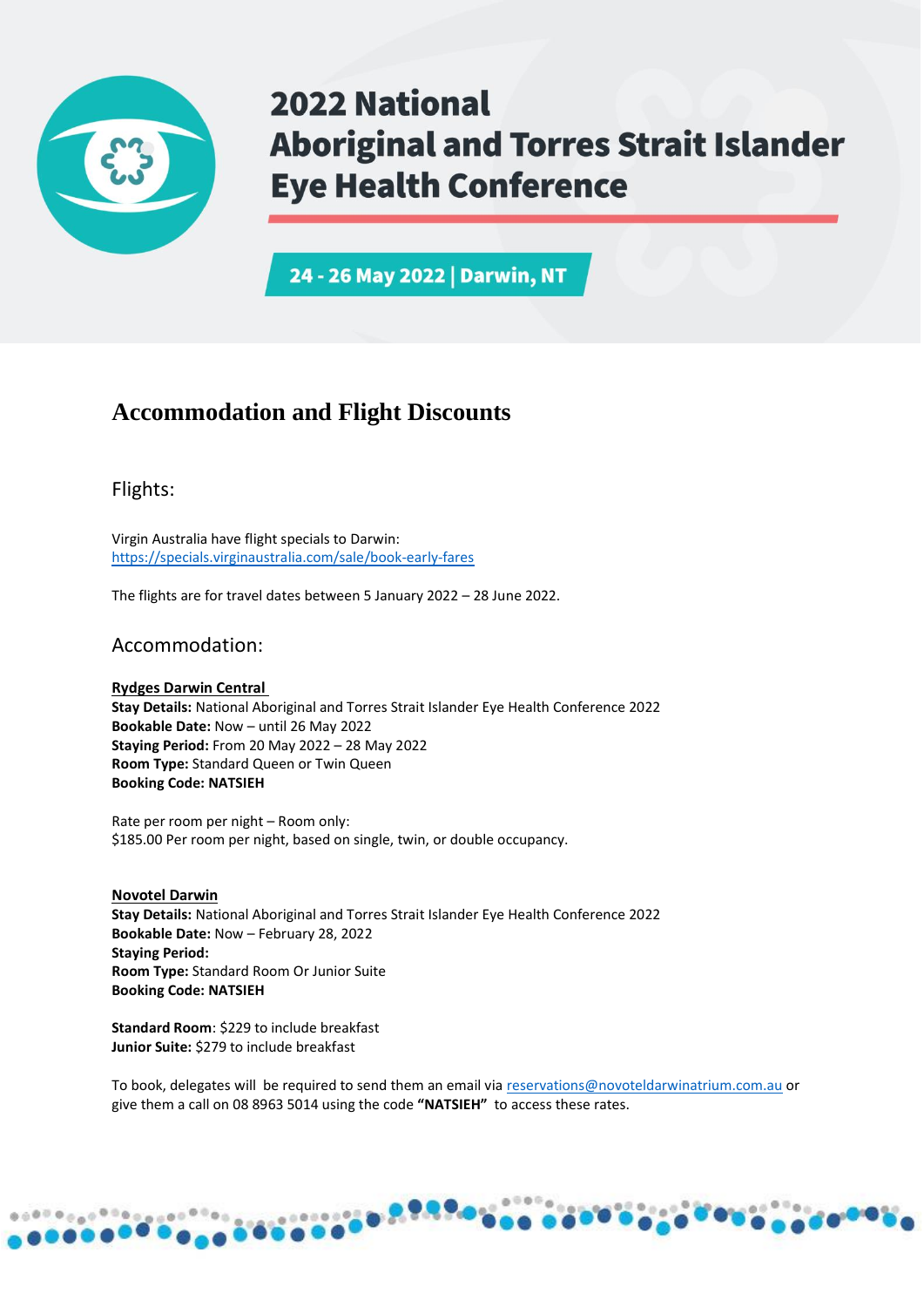

#### **H on Smith and H on Mitchell**

**Stay Details:** National Aboriginal and Torres Strait Islander Eye Health Conference 2022 **Bookable Date:** Now – February 28, 2022

**Staying Period:** 24-26th May 2022 – They are happy to offer the same rates for pre & post nights, subject to availability.

**Room Type:** King Suite, King Twin, Studio Room, One Bedroom apartment, Two Bedroom Apartment. **Booking Code: EHCHOS2022**

#### H on Smith Hotel

Location: 81 Smith Street Darwin city – 300 meters -approx. 4 min walk to Double Tree by Hilton Esplanade.

- Room Type 1: King Suite (Hotel room only) **\$195.00 per night** -*inclusions WIFI/ Undercover secure carparking*
- Room Type 2: King Twin (hotel Room only) 2 x single beds (twin share) **-\$195.00 per night** *inclusions WIFI/ Undercover secure carparking*

Breakfast – Full English breakfast group discounted rate \$20.00 per person, alternatively order off the menu on consumption.

Onsite facilities: Pool/Gym/D Bar restaurant /undercover car parking /24-hour reception

#### H on Mitchell Apartment Hotel

Location: 105 Mitchell Street Darwin City – 170 meters approx. 2 mins walk to Doubletree by Hilton Esplanade.

- Room Type 1 Studio Room Hotel room /basic kitchenette/microwave/sink/small dishwasher/small fridge (no balcony) - **\$202.00 per night** -inclusions WIFI / Undercover secure carparking
- Room Type 2- One Bedroom Apartment -full kitchen facilities/balcony/laundry **-\$248.00 per night** inclusions WIFI / Undercover secure carparking
- Room Type 3-Two Bedroom Apartment- full kitchen facilities/two separate bedrooms/two separate bathrooms/balcony/laundry **\$332.00 per night**, inclusions WIFI / Undercover secure carparking

Breakfast – Full English breakfast group discounted rate \$20.00 per person, alternatively order off the menu on consumption.

Onsite facilities: Pool/Gym/Lizards Bar & Restaurant /undercover car parking /24-hour reception.

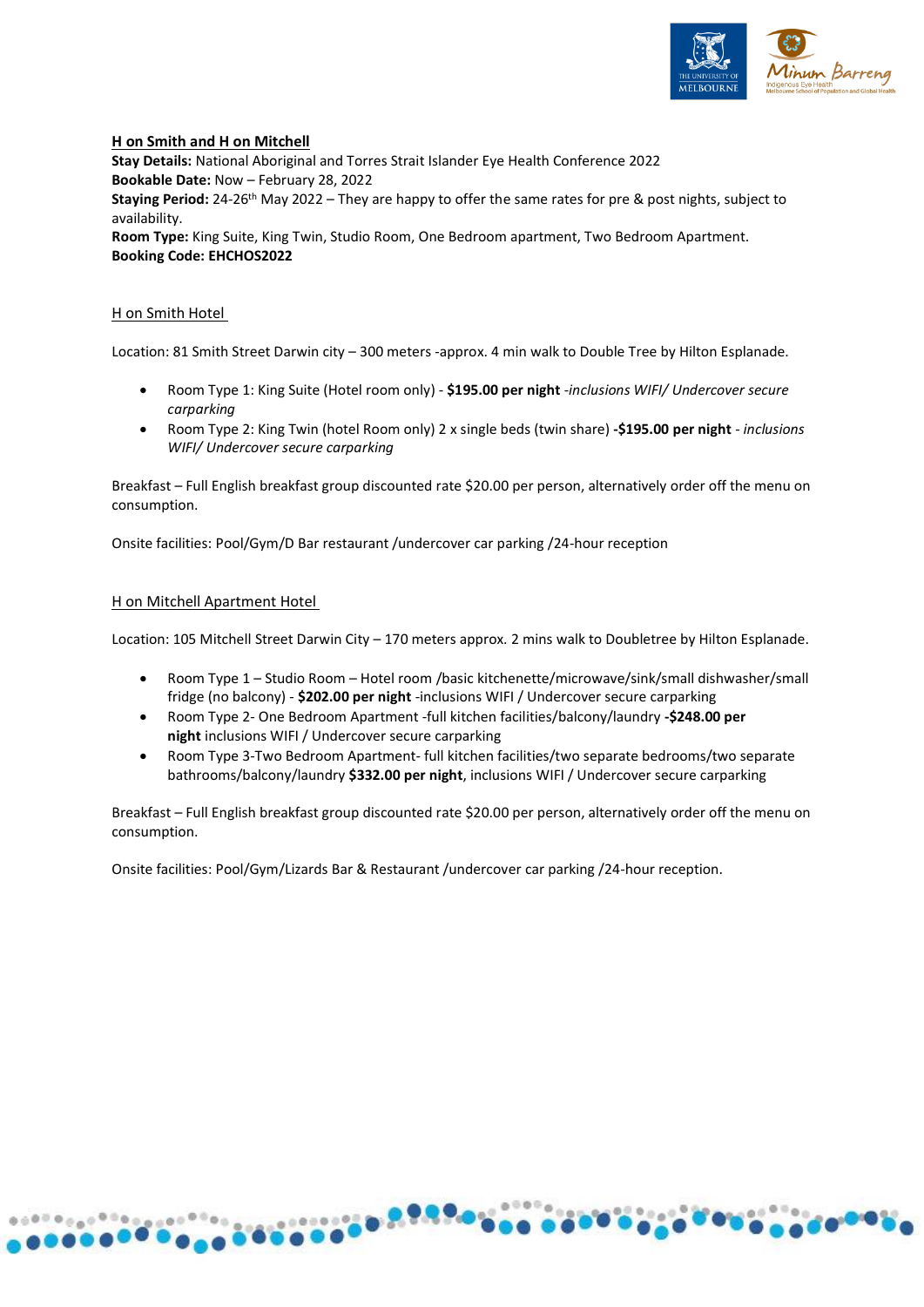

#### **Palm City Resort**

**Stay Details:** National Aboriginal and Torres Strait Islander Eye Health Conference 2022 **Bookable Date:** Now – **Staying Period:** 24- 26 May 2022. **Room Type:** Standard Room, Superior Room, Superior Room with Balcony, Garden Bungalow. **Booking Code: NATSIEH Conference**

Breakfast is available at a cost of \$18.50 per person, per day and is served buffet style.

Quote **"NATSIEH Conference"** to receive these rates and the Palm Resort team will be happy to book you in over the phone on 08 8982 9200. These rates are valid for the dates of the conference being 24- 26 May 2022.

#### **Standard Hotel room:** \$155 per night

- Queen bed and a single bed (some variations in bedding configuration may apply, please specify your requirements).
- **Refrigerator**
- Tea and coffee making facilities

#### **Superior Hotel Room ground floor:** \$170 per night

- Queen bed and a single bed (some variations in bedding configuration may apply, please specify your requirements).
- **Refrigerator**
- Tea and coffee making facilities
- **Microwave**
- **Toaster**

#### **Superior Hotel Room with Balcony:** \$180 per night

- Queen bed and a single bed (some variations in bedding configuration may apply, please specify your requirements).
- **Refrigerator**
- Tea and coffee making facilities
- Microwave
- Toaster

#### **Garden Bungalow:** \$180 per night

- Queen bed
- **Refrigerator**
- Tea and coffee making facilities
- Microwave
- Toaster
- Ceiling fan
- Ceiling fans
- Individual split system air conditioning
- LCD flat screen TV
- Private ensuite
- WIFI
- Table and chairs
- Ceiling fans
- Individual split system air conditioning
- LCD flat screen TV
- Private ensuite
- Desk
- WIFI
- Table and chairs
- Ceiling fans
- Individual split system air conditioning
- LCD flat screen TV
- Private ensuite
- Desk
- WIFI
- Individual split system air conditioning
- LCD flat screen TV
- Private ensuite
- Desk

**DOPPR** 

- WIFI
- Electric BBQ on your own private deck